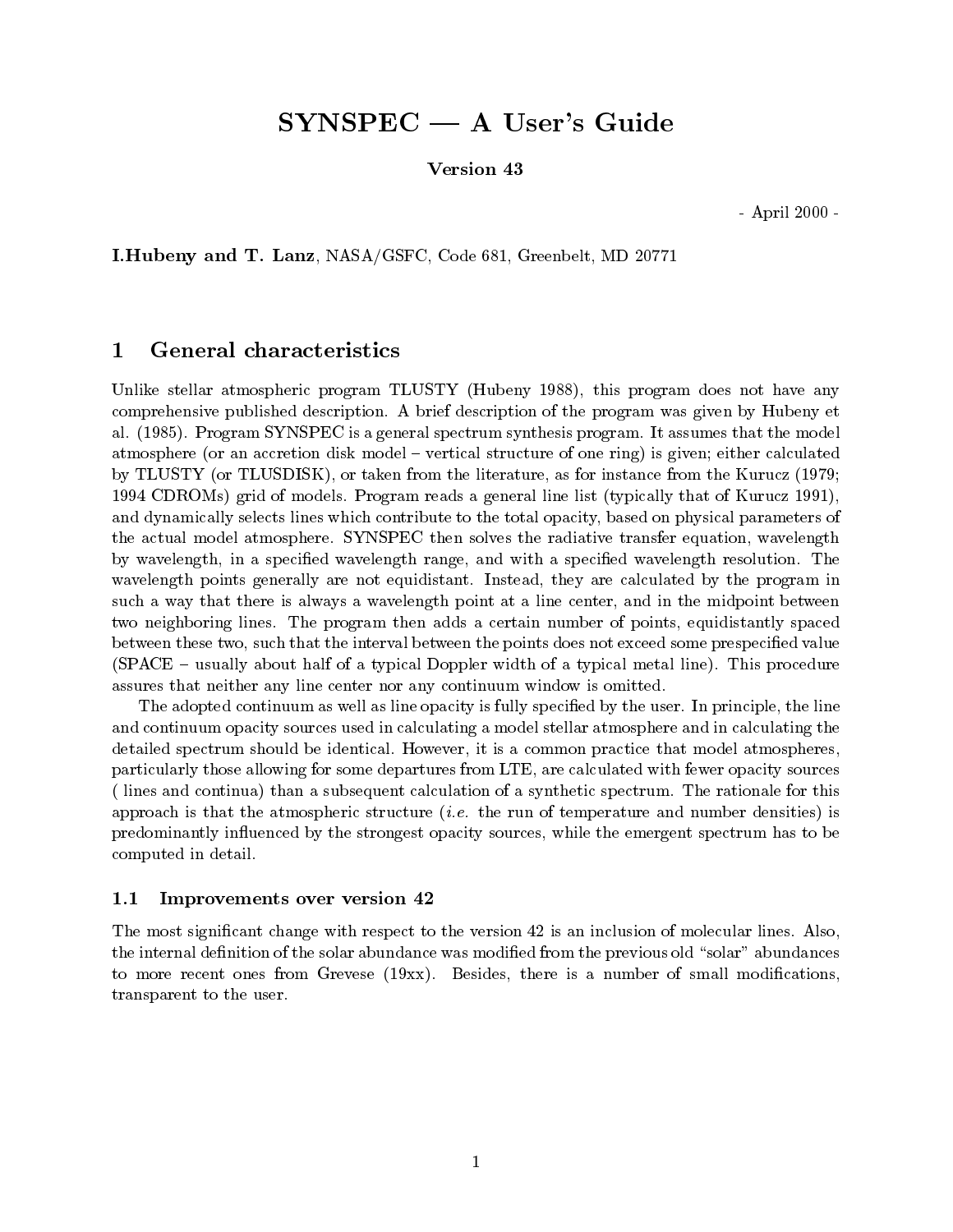#### 1.2 Basic modes of operation

#### $1.2.1$  $Standard mode -  $IMODE=0$$

In the basic mode the program proceeds first by selecting lines which may potentially contribute to the total opacity. This is done by selecting the \characteristic depth" in the atmosphere (IDSTD  $-$  see description of input file 55), which is roughly given as a depth of formation of the continuum. The program reads the line list, calculates the opacity in the line center at the characteristic depth, and rejects all lines whose central opacity is less than a selected fraction of the continuum opacity (parameter RELOP; typically 0.0001 to 0.001). The parameters for all selected lines are stored in (relatively big) arrays in the program.

Note: in the prehistoric versions of SYNSPEC the line list was read over and over again, to avoid large arrays which contain data for all selected lines. However, this procedure, albeit very memory efficient, was extremely time consuming. Since the memory seemed to be no longer an issue in most computers and workstations, SYNSPEC version 24 changed this strategy by storing data for all selected lines in several big arrays. However, since the number of lines may be enormous, we have recently adopted a hybrid strategy: the maximum dimension of array is specified (typically 10000) to 100000, depending on the available computer memory). If this number is reached before the end of the intended wavelength interval is reached, SYNSPEC computes a spectrum for a corresponding interval covered with selected lines, and then reads the line list again. This strategy thus combines advantages of those used previously: avoiding an excessive number of I/O operations, and avoiding an excessive memory consumption.

The program then proceeds by calculating many small intervals of spectrum, called "sets". One set is defined as an optional number of wavelength points (MFREQ; typical value is 120) set up by the program as outlined above; the pure continuum opacity is calculated atthe endpoints of the interval and linearly interpolated in between. The first two points of the set apply for the pure continuum radiation field, and the remaining  $(MFREQ-2)$  points describe the spectrum including all lines. The wavelength interval of the individual sets varies because the wavelength points are set by the program, depending on the number of contributing lines and on RELOP; it is typically (for the optical and UV region) about  $0.5 - 2$  Å. For each set, the program sets up a subset of lines which contribute in the corresponding interval, both those lines which are located in the interval, as well as those which are "close" and may therefore contribute through their wings. The program provides an output of the parameters for all selected lines (Unit 12 and, if required, also the standard output on Unit 6). This provides an internal identication of computed lines.

To make the identication easier, the program also calculates an approximate equivalent widths of all selected lines, using the ratio of line-center opacity to the continuum opacity and the broadening parameter at the standard depth. The equivalent widths are calculated by means of the classical theory (see e.g. Mihalas 1978, Chapter 10.). It should be kept in mind that these equivalent widths are meant for the identification purposes only, and do not represent the actual predicted equivalent widths. It is impractical to calculate automatically the actual equivalent widths for all lines because virtually all predicted features are blends of several lines. Therefore, the program only calculates the total equivalent width for each set (output onto Unit 16).

The other basic modes of SYNSPEC are similar.

### 1.2.2 A few-lines option  ${-}$  IMODE=1

This mode is almost identical to the basic mode; the only difference is that the wavelengths are selected equidistantly. Also, the program works well even if the line list contains just one line, which it is not possible in the basic mode  $IMODE=0$  since the program is not able to select the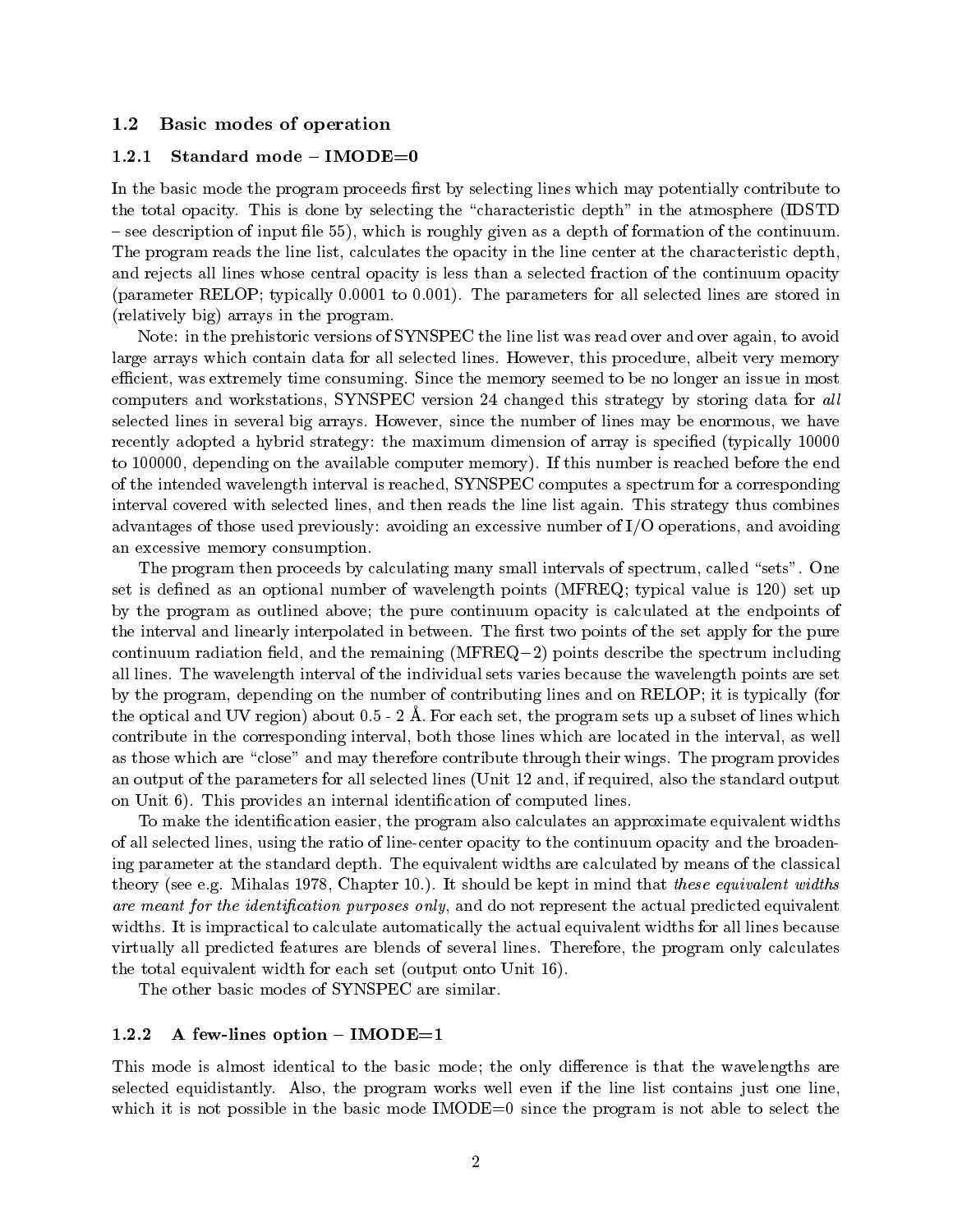wavelength points properly.

#### 1.2.3 A continuum option  ${-}$  IMODE=2

In this mode the line opacity is set to zero. The program thus calculates the opacity (and consequently emergent flux) in the continuum. However, by default, the hydrogen lines are also taken into account. If the parameter IFHE2 (see Sect. 3) is set to 1, the He II lines are also included in this mode.

# 1.3 Molecular option  ${-}$  IMODE ${\geq}10$

In this mode the molecules are included. They change the situation with respect to the previous modes in essentially two ways:

(i) The presence of molecules changes the state equation, sinc some atomic species are being depleted by a molecular formation; and

(ii) there is an additional opacity due to molecular lines. In the present version the molecular continua, i.e. an absorption of photons due to radiative dissociation, is neglected.

The meaning of IMODE in this case is that  $MODE-10$  has the analogous meaning to the previous IMODE; i.e., IMODE=10 corresponds to the standard molecular option, IMODE=11 the option with few lines, and IMODE=12 the \continuum" mode, in which molecules are allowed to contribute in the state equation, but the molecular opacity is neglected.

# 1.3.1 Identification mode  $-$  IMODE= $-1$

 $(IMODE=-1)$  proceeds similarly as the basic mode, only does not perform the most time-consuming step { solving the radiative transfer equation and producing the synthetic spectrum. The program only produces the identication table, which may be useful for a number of purposes.

# 1.3.2 Iron curtain mode  $-$  IMODE= $-2$

It calculates a monochromatic opacity for a homogeneous slab of given temperature and density. The input model atmosphere therefore consists of one single line of input which contains the parameters of the slab.

# 1.4 Continuum opacity

The continuum opacity is calculated exactly the same way as in TLUSTY, and its evaluation is controlled by the data provided from Unit 5, plus possibly other files as specified by the standard input. The program considers the following default continuum opacity sources: i) photoionizations from all explicit levels (possibly including pseudo-continua due to dissolution of Rydberg states as described by Hubeny, Hummer and Lanz 1994); ii) free-free opacity for all explicit ions; and iii) electron scattering. The optional continuum opacity sources, included in the program and switched on by setting a corresponding  $\texttt{mag}, \texttt{are}$  the Rayleigh scattering, the H  $\,$  bound-free and  $\,$ free-free opacity, and the  $\text{H}_2$  opacity. If SYNSPEC is used for calculating spectra for a model previously calculated by TLUSTY, the necessary data are already available from the previous runs of TLUSTY. For the use of SYNSPEC for calculating synthetic spectra for Kurucz models, the user has to set up the data set him/herself, or can use a TLUSTY data set for a model with similar basic parameters. We stress that in the latter case, the 'explicit' levels, which are originally meant to be the 'NLTE' levels, are set to LTE anyway; the only reason for them being considered as explicit is that the photoionizations from them are selected as the contributing continuum opacity sources.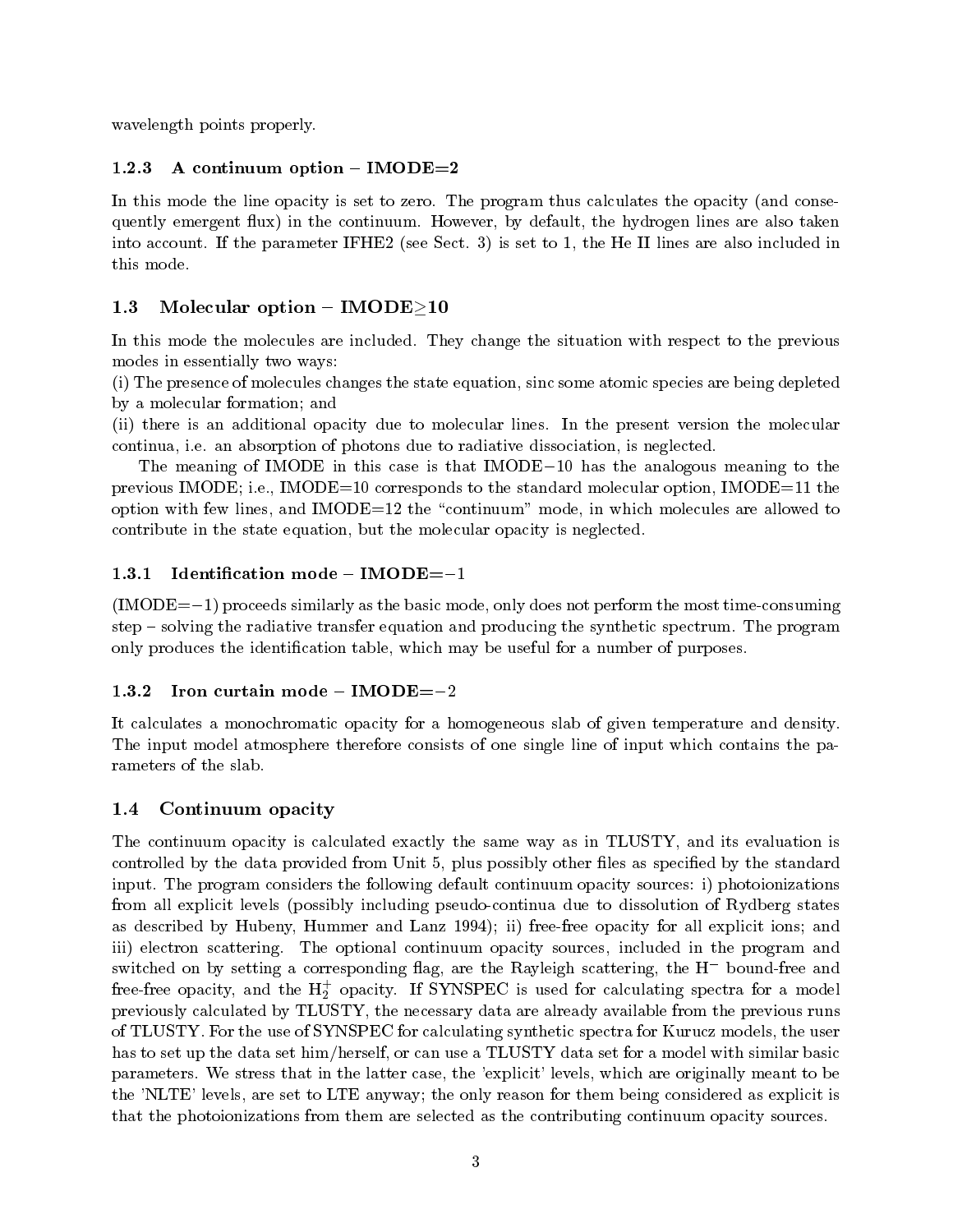### 1.5 Atomic line opacity

If the input model atmosphere was calculated assuming LTE, then the source functions for all the lines and continua also have their LTE values (i.e. are given by the Planck function). If the input model specifies that some atomic energy levels depart from LTE, then the lines originating between these NLTE levels are calculated by a corresponding NLTE source function. (They do not have to be, though; the user may force LTE). If only a few levels of an ion were taken in NLTE in the model construction, the program takes the NLTE value for those, and LTE values for the remaining levels. Finally, for the lines originating between levels for which no precalculated NLTE population are available one may still use an approximate NLTE treatment, based on the second-order escape probability theory, as described by Hubeny et al. (1986). The NLTE treatment of lines is described in detail in Sect. 5.

The intrinsic line profiles have the form of a Voigt function and take into account the effects of natural, Stark, Van der Waals, and thermal Doppler broadening. The line broadening data are either given in the line list (see Sect. 3.3), or, if no broadening parameters are given, are assumed to be given by the classical expressions (see, e.g., Kurucz 1979). The user may also choose to take the Stark broadening data from Griem (1974); in this case the line list has to contain an additional record (see Sect. 3.3).

For hydrogen and helium, the user may choose from several options, ranging from approximate profiles to the use of detailed tables. For hydrogen, the best option is to use tables calculated by Vidal, Cooper, and Smith (1973) for the first four members of the Lyman and Balmer series, supplemented and upgraded recently by Schöning and Butler (private communication) up to  $H_{10}$ . For higher members of the spectral series (together with an occupation probability treatment of high level dissolution), the approach described by Hubeny, Hummer and Lanz (1994) is used as default. For He I, detailed line broadening tables for the  $\lambda$  4471 line are from Barnard, Cooper and Smith (1974), those for  $\lambda\lambda$  4026, 4387, and 4922 are from Shamey (1969), and those for all other lines, from Dimitrijevic and Sahal-Brechot (1984). For He II, the tables calculated by Schoning and Butler (1989) and Schöning (1995) may be used.

## 1.6 Molecular line opacity

The molecular lines are treated analogously to atomic lines. In the present version, molecular lines are *always* in LTE. The line data are stored in a separate file from the atomic lines. The molecular line data were taken from Kurucz CDROM 15.

#### 2Compiling and linking

The program is distributed as several files. The largest is SYNSPECnn, nn represents the current version number. Communication between subprograms is principally carried out through labeled common blocks, and to allow for the program to be scaled easily, arrays are dimensioned by parameter constants. The arrays and parameters are defined using INCLUDE files PARAMS. FOR, LINDAT. FOR, MODELP. FOR, SYNTHP. FOR The parameters defining array dimensions appear in PARAMS. FOR and LINDAT. FOR. The crucial number MLINO, which specifies the total number of selected lines, is in file LINDAT.FOR.

The compilation and linking is done, in UNIX, as follows:

f77 [-Nl60] [-O4] synspec42.f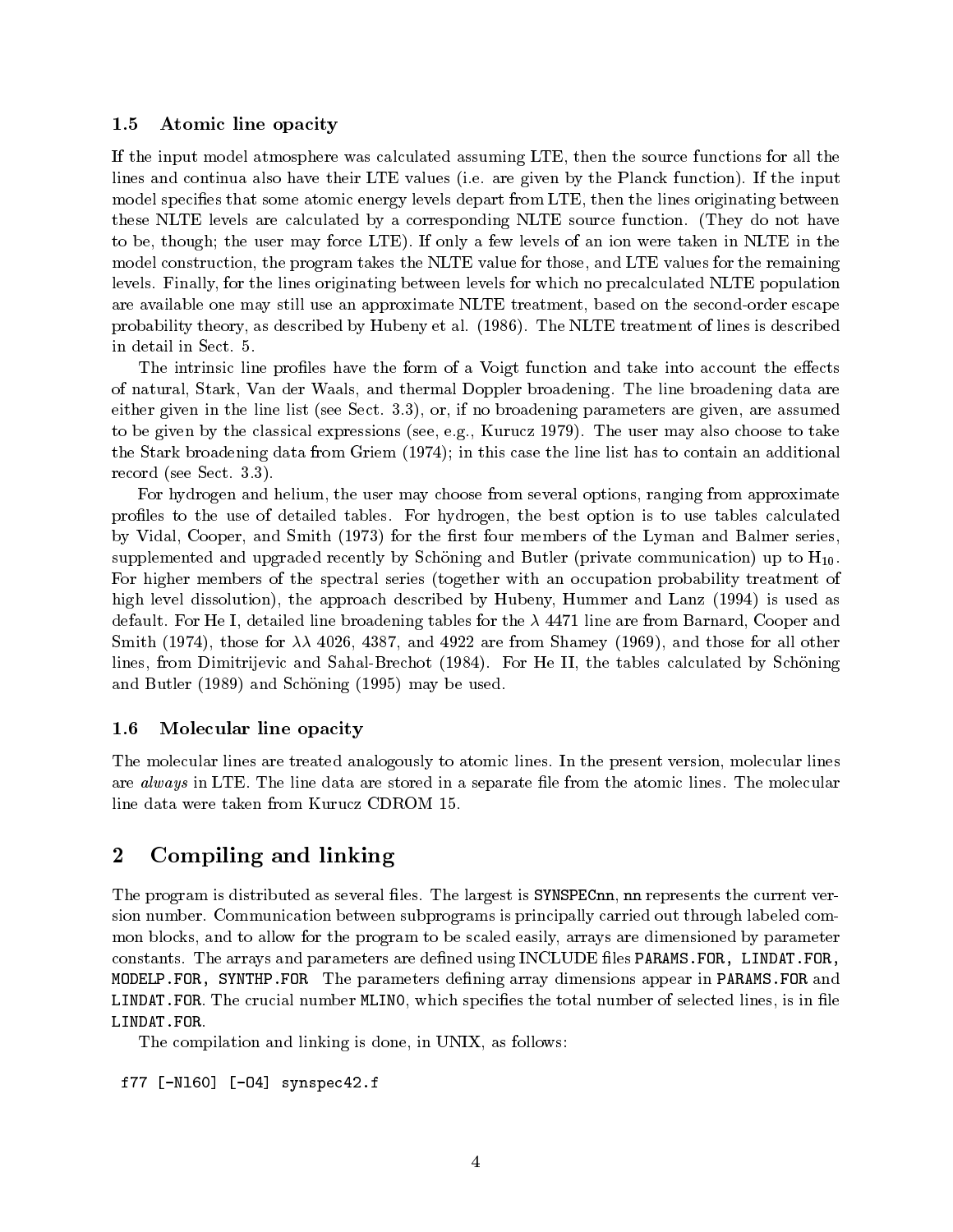where the option "-N160" is sometimes needed for older SPARCstations to increases the allowed number of continuation lines to 60. The optimization (the option -04) is a default at most workstations. If not, the optimization should be switched on since it improves the performance of the code considerably.

The INCLUDE file names must appear in capital letters.

#### 3Input data

The following input files may be required by SYNSPEC; the corresponding subroutines in which they are accessed are shown in parentheses:

- 1. Basic input
	- Unit  $1$  Same file as used for TLUSTY indicator of the input format
	- Unit  $5$  Same file as used for TLUSTY basic input file
	- non-standard flag file  $-$  Same file as used for TLUSTY; its actual name is specified in Unit 5
	- Unit  $55$  Basic parameters for the synthetic spectrum (START, INIBLO)
	- $\bullet$  Unit 8  $-$  Model atmosphere (INPMOD, INKUR)
	- $\bullet$  Unit 19 Linelist (INILIN)
- 2. Additional  ${\bf -}$  optional  ${\bf -}$  input
	- $\bullet$  Unit 20 Molecular line list (INMOLI)
	- Unit  $56$  Change of chemical composition with respect to the input model atmosphere (STATE0)
	- Unit IHYDPR Detailed Balmer line profiles (HYDINI)
	- Unit IHE1PR Detailed HeI 4026, 4388, 4471, and 4922 line profiles (HE1INI)
	- Unit IHE2PR Detailed HeII line profiles calculated by Schoening and Butler (HE2INI)
	- $\bullet$  Unit 13 list of ions with superlevels and limiting energies for superlevels, used for detailed bound-free cross-sections (NLTSET)
	- $\bullet$  Unit 54 detailed non-explicit superlevel photoionization cross-sections (SIGAVS) see Sect.6
	- $\bullet$  Unit 57  $-$  detailed photoionization cross-section (READPH) see Section 6
	- $\bullet$  Auxiliary molecular files This is the only case where the program uses hird-wired file names. There are three auxiliary molecular files that are distributed together with the source program:
		- ${\sf -}$  tsuji.atoms  ${\sf -}$  basic data for atoms needed for the molecular state equation routine
		- $-$  tsuji.molec  $-$  data for the individual molecules
		- $-$  irwin.dat  $-$  low-T atomic partition function data (after Irwin 1981)
	- $\bullet$  Other there may be other input files for detailed bound-free cross-sections; the unit numbers are specified in Units 54, 57, as well as 5 (SIGAVS, READPH) – see Sect. 6

Note: Unit numbers IHYDPR, IHE1PR, IHE2PR are not hard-wired in the code; instead they are specified by the user in the input file on unit 55.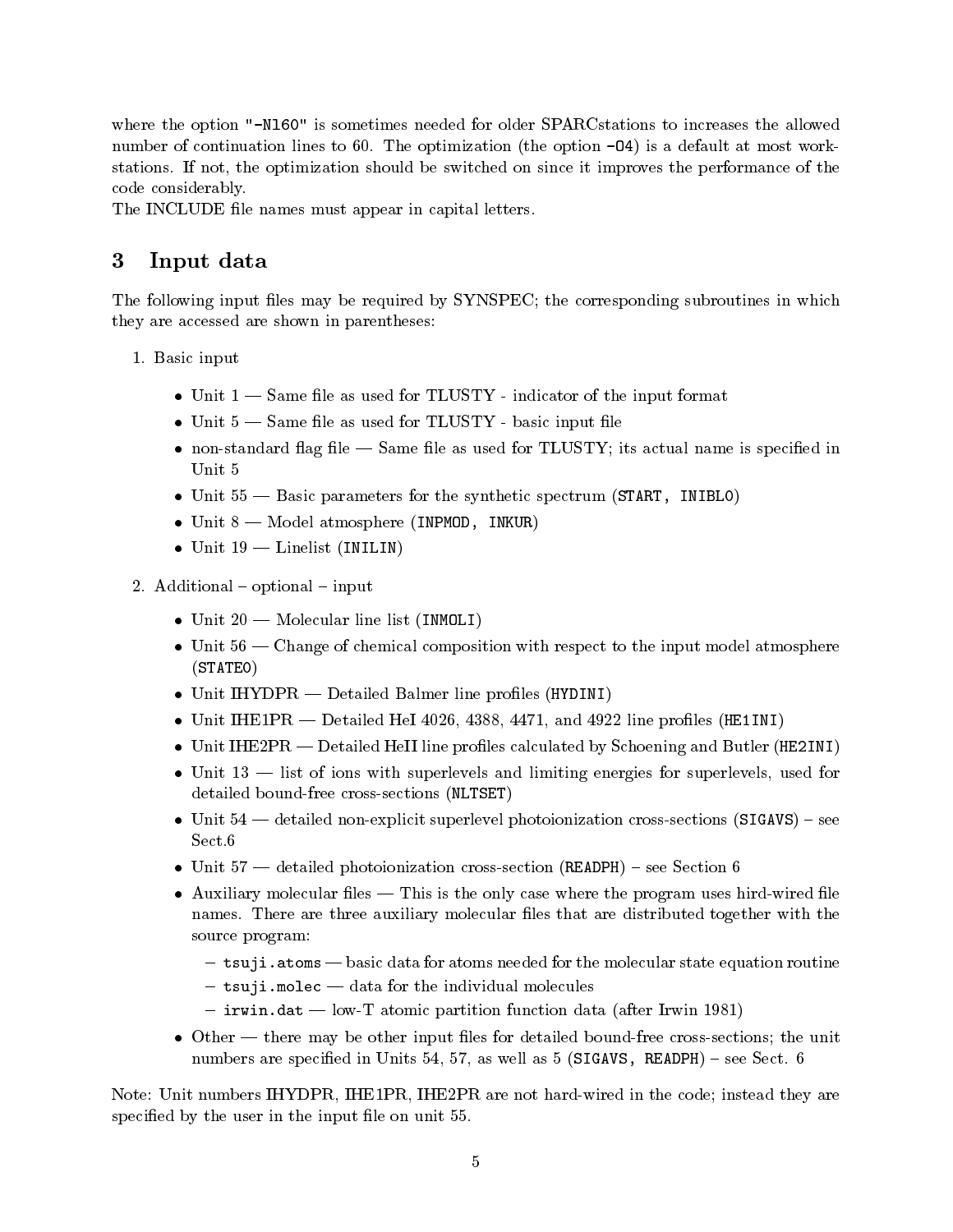These files are deliberately kept in exactly the same form as for TLUSTY. Although not all parameters needed for TLUSTY are required for a run of SYNSPEC, this arrangement is very convenient from the point of view of the user, since it eliminates a need to create another standard input file.

The reader is referred to the TLUSTY User's Guide for a detailed description of the Unit 5 input.

The data needed for the run of SYNSPEC are basically the numbering of explicit atoms, ions, and levels, and the way that the continuum opacity is calculated.

## Unit 55: Basic parameters for the synthetic spectrum

The file contains fundamental parameters for evaluating the synthetic spectrum. There are 6 or 7 lines in the file.

1. The first line of input contains the following parameters:

## IMODE - basic mode of SYNSPEC:

- $= 0$  normal synthetic spectrum
- $= 1$  detailed profiles of a few individual lines
- $= 2$  emergent flux in the continuum (without the contribution of lines)

 $10 -$  molecular option. The meaning of IMODE in this case is that IMODE-10 has the analogous meaning to the previous IMODE; i.e.,

 $= 10 - standard$  molecular option

 $= 11 -$  the molecular option with few lines

 $= 12$  the "continuum" mode, in which molecules are allowed to contribute in the state equation, but the molecular opacity is neglected.

 $= -1$  - identification table, ie. a list of lines which contribute to opacity in a given wavelength region, together with their approximate equivalent widths. Synthetic spectrum is not calculated.

 $= -2$  - the "iron curtain" option, ie. a monochromatic opacity for a homogeneous slab of a given T and  $n_e$ 

- **IDSTD** index of the "standard depth" (ie the depth at which the continuum optical depth is of the order of unity) (for detailed explanation see the guide for TLUSTY)
- **IPRIN**  $\theta$  determines the amount of output:

 $= 0$  -standard output: condensed output on unit 6 (basics + error messages), no output on unit 36 (depths of formation); normal output on 16 (equivalent widths); normal output on 12 (identication table)

- > 0 { more output:
- $= 1$  emergent flux on unit 6, no unit 36

 $= 2$  – identification table + flux on unit 6, no unit 36

- $= 3 -$  as before, plus unit 36 (depths of formation);
- $\sim$  0  $\sim$  0  $\sim$  0  $\sim$  0  $\sim$  0  $\sim$  0  $\sim$  0  $\sim$  0  $\sim$  0  $\sim$  0  $\sim$  0  $\sim$  0  $\sim$  0  $\sim$  0  $\sim$  0  $\sim$  0  $\sim$  0  $\sim$  0  $\sim$  0  $\sim$  0  $\sim$  0  $\sim$  0  $\sim$  0  $\sim$  0  $\sim$  0  $\sim$  0  $\sim$  0  $\sim$  0  $\sim$  0  $\sim$  0  $\sim$  0  $\sim$

 $=-1$  - no output on unit 16

 $=-2$  - no output on units 16 and 12

#### 2. The second line of input contains the following parameters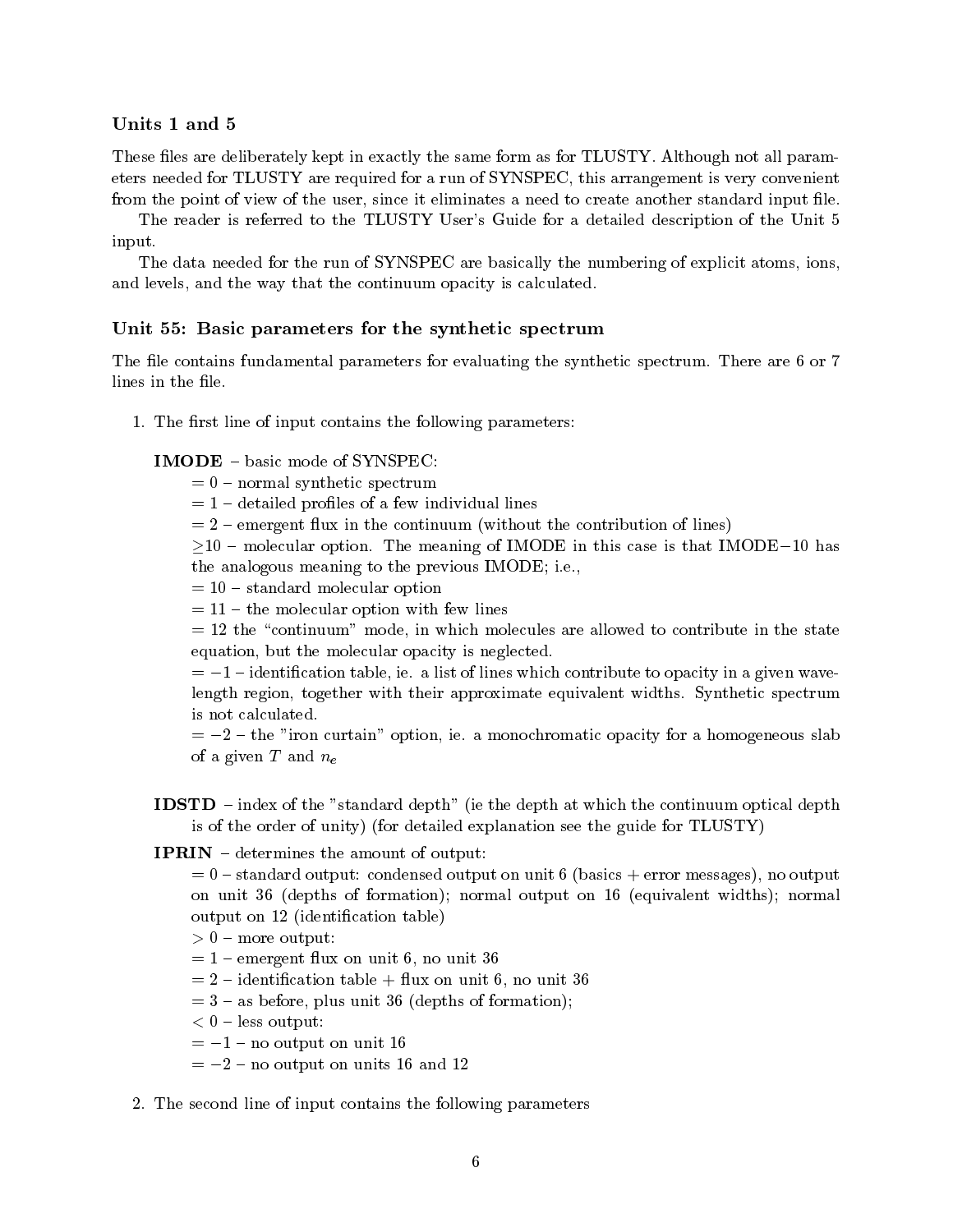**INMOD** – indicator of the type of input model atmosphere:

 $= 0$  – input model atmosphere as a Kurucz model (read by procedure INKUR)  $= 1$ - input model atmosphere is a model calculated by the program TLUSTY (read by procedure INPMOD)

 $= 2$  - input model is a model of the vertical structure of one ring of an accretion disk

- **INTRPL** switch indicating whether the input model has to be interpolated to the present depth scale (for details see the guide for TLUSTY)
- ICHANG switch indicating whether the populations from the input model have to be updated (for details see the guide for TLUSTY)

ICHEMC – switch indicating that new chemical composition will be read from unit 56

3. The third line of input contains the following parameter

**IOPHLI** – switch for treatment the Lyman line far wings

 $= 0$  – only Stark broadening of far wings of Lyman lines

 $= 1$  – normal treatment of Lyman lines – Stark  $+$  natural broadening; complete redistribution.

If the special line broadening parameter HYDPRF (see below) is set to a non-zero value (i.e. one uses Schoening's hydrogen Stark broadening tables), coding of IOPHLI=1 will add only natural broadening of Lyman lines (that is, Stark broadening is not taken twice).

4. The fourth line of input contains the following parameters

**IFREQ**  $-$  switch for choosing the scheme of numerical solution of the radiative transfer equation

 $\leq$  10 – the DFE (discontinuous finite element) scheme (subroutines RTEDFE and RTECD).

, <u>- 10 - Februarie scheme (subroutine RTE)</u>

INLTE - indicator of the treatment of LTE or NLTE

 $= 0$  – pure LTE (no lines in NLTE)

 $\neq 0$  – NLTE option, ie one or more lines treated in the exact or approximate NLTE approach

ICONTL - a relatively un important switch indicating whether the Lyman and Balmer lines are considered as the continuum opacity source

 $= 1 -$  Lyman and Balmer lines are considered as a continuum opacity source

 $\neq 0$  – Lyman and Balmer lines are not considered as an continuum opacity source

**INLIST** - dummy variable, set to 0 (kept for historical reasons)

**IFHE2** – the He II opacity switch.

 $= 0$  – no pseudocontinuum (i.e. the merging of high series members near the series limits); only lines contained in the line list are taken into account; and moreover with classical Stark broadening (which is inaccurate!)

 $\sim$  0  $\sim$  0.000 pseudocontinuum is taken into account (by means of occupation probabilities); and all lines are taken with more exact Stark + Doppler broadening. The lines from the line list are replaced by hard-wired data from SYNSPEC. In other words, He II is treated completely analogously to hydrogen. This is usually a recommendable option, but may cause numerical problems (underflows etc.) for low effective temperatures.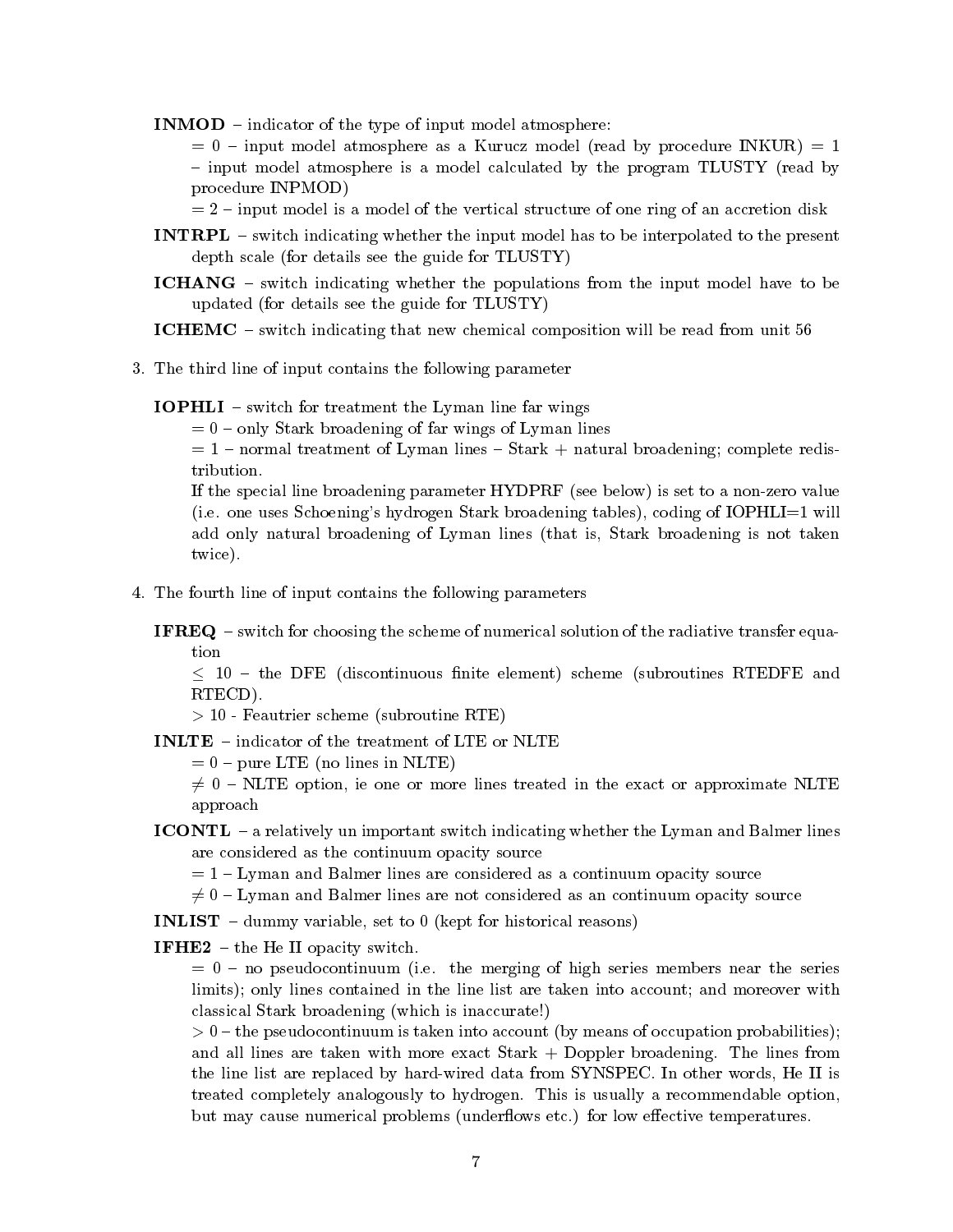- 5. The fth line of input contains the special line broadening parameters:
	- **IHYDPR**  $-$  a switch for special hydrogen line broadening table.

 $= 0 - {\rm SYNSPEC}$  uses an approximate Stark broadening treatment (after Hubeny, Hummer, & Lanz 1995).

> 0 { species the unit number for the special hydrogen line broadening table (Schoening, priv.comm) for the first four Lyman lines, and the first eight Balmer lines.

- **IHE1PR**  $-$  a switch for special He I line broadening table.  $= 0$  – SYNSPEC uses an approximate Stark broadening treatment.  $> 0$  – specifies the unit number for the special He I line broadening table (after Barnard, Cooper, and Shamey) for four lines:  $\lambda$  4471, 4388, 4026, and 4922 Å.
- **IHE2PR**  $-$  a switch for special hydrogen line broadening table.  $= 0 - SYNSPEC$  uses an approximate Stark broadening treatment (after Hubeny, Hummer, & Lanz 1995).  $\sim$  0  $\sim$  10  $\mu$  cases the unit number for the special He II line broadening table (School in an index  $\eta$ priv.comm) for transitions 2-3; 3-4 to 3-10; and 4-5 to 4-15.
- 6. The sixth line of input contains the following parameters:
	- **ALAM0** the short-wavelength limit (in  $\hat{A}$ ) of the synthetic spectrum (in  $\hat{A}$ ).

**ALAM1** – the long-wavelength limit of the synthetic spectrum (in  $\hat{A}$ ).

- **CUTOF0**  $-$  the cutoff for a line opacity (i.e. a line is allowed to contribute to the total opacity within the distance of  $\Delta \lambda = \text{CUTOFF}$  (in  $\AA$ ) from the line center. Recommended value is 10 - 20 A.
- $\textbf{CUTOFS}$  dummy variable (kept for historical reasons)
- **RELOP** the minimum value of the ratio (opacity in the line center)/(opacity in continuum), for which is the line taken into account (usually  $10 - t_0$   $10^{-1}$ )
- **SPACE**  $-$  the maximum distance of two neighboring frequency points for evaluating the spectrum (in  $\AA$ ).
- 7. The following record is required only if the user wants to change the value of turbulent velocity from that considered in the input file for TLUSTY (either Unit  $5 -$  in the old format, or the non-standard flag file  $-$  in the new format):
	- **VTB** turbulent velocity (in  $km/s$ ) (notice that the standard model atmosphere input also contains the turbulent velocity. That value is overwritten by VTURB.
- 8. The following record is present only in case the specic intensities are required. It contains three numbers:
	- $NMU0$  number of angles for evaluating specific intensity; angles are expressed as directional cosines  $\mu$ )
		- $> 0$  and if also ANG0 $> 0$ , angles ( $\mu$ 's) equidistant between 1 and ANG0
		- $> 0$  and if also ANG0< 0, angles ( $\mu$ 's) equidistant between 0.7 and ANG0, and sinuses equidistant for others
		- < 0 { angles are read in the next record
	- $\mathbf{ANG0}$  minimum  $\mu$  (see above)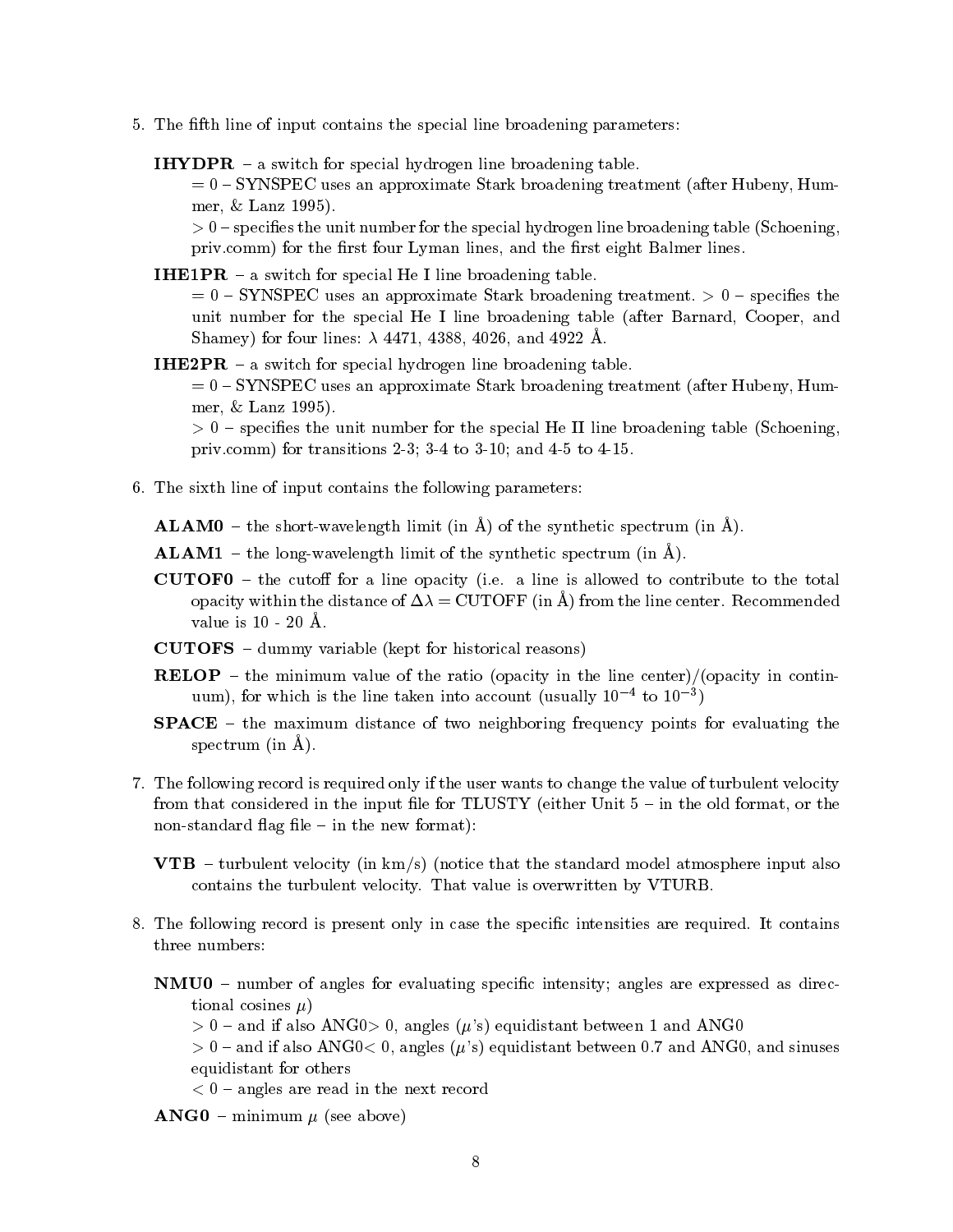- **IFLUX** mode for evaluating angle-dependent intensities and the corresponding flux:
	- $= 0$  no specific intensities are evaluated; only usual flux is stored (unit 7 and 17)
	- $= 1$  specific intensities are evaluated; and stored on unit 18

 $= 2$  – (interesting only for the case of macroscopic velocity field); specific intensities evaluated by a simple formal solution (RESOLV)

#### Unit 56: Abundance change

The structure of the file has been changed with respect to the previous versions. It is now much simpler. The first record specifies the number of chemical elements for which the abundances are going to be changed; then for each such element there is one record which species the atomic number, and the corresponding abundance. The abundance value is coded is in TLUSTY:

- if the value is positive, it means the abundance by number, relative to hydrogen;
- if the value is zero, it is set to the solar abundance;
- if the value is negative, the absolute value then means the relation with respect to the solar abundance (e.g.,  $-5.5$  means 5.5 times the solar abundance, etc.).

#### Unit 19: Line list

The line list has a very similar format to the original Kurucz and Peytremann (1975) tables; however we use recent Kurucz (1990) data, moreover updated and supplemented by more accurate data wherever available.

The structure of the file is very simple: for each spectral line, there are one (or two) records, which contain the following parameters (the description is again taken verbatim as appears in subroutine INILIN.

```
\mathcal{C}\mathbf CAT. AM
              - wavelength (in nm)
\mathbf{C}- code of the element and ion (as in Kurucz-Peytremann)
     ANTIM
C (eg. 2.00 = HeI; 26.00 = FeI; 26.01 = FeII; 6.03 = C IV)\mathbf CGF- log gf
\mathbf CEXCL.
             - excitation potential of the lower level (in cm*-1)
C QL - the J quantum number of the lower level
\mathbf CEXCU
              - excitation potential of the upper level (in cm*-1)
\mathcal{C}QU - the J quantum number of the upper level
\mathcal{C}AG AM
             = 0. - radiation damping taken classical
\mathbf{C}> 0. - the value of Gamma(rad)C GS = 0. - Stark broadening taken classical
\mathbf C> 0. - value of log gamma (Stark)
C GW = 0. - Van der Waals broadening taken classical
\mathbf CC > 0. - value of log gamma(VdW)
\mathcal{C}TNEXT
             = 0 - no other record necessary for a given line
C > 0 - next record is read, which contains:
\mathbf{c}C WGR1,WGR2,WGR3,WGR4 - Stark broadening values from Griem (in Angst)
C 6 for T=5000,10000,20000,40000 K, respectively;
\mathbf Cand n(el)=1e16 for neutrals, =1e17 for ions.
\mathcal{C}TT.WN
             = 0 - line taken in LTE (default)\mathcal{C}> 0 - line taken in NLTE, ILWN is then index of the
\mathbf Clower level
C = -1 - line taken in approx. NLTE, with Doppler K2 function
\mathbf C=-2 - line taken in approx. NLTE, with Lorentz K2 function
```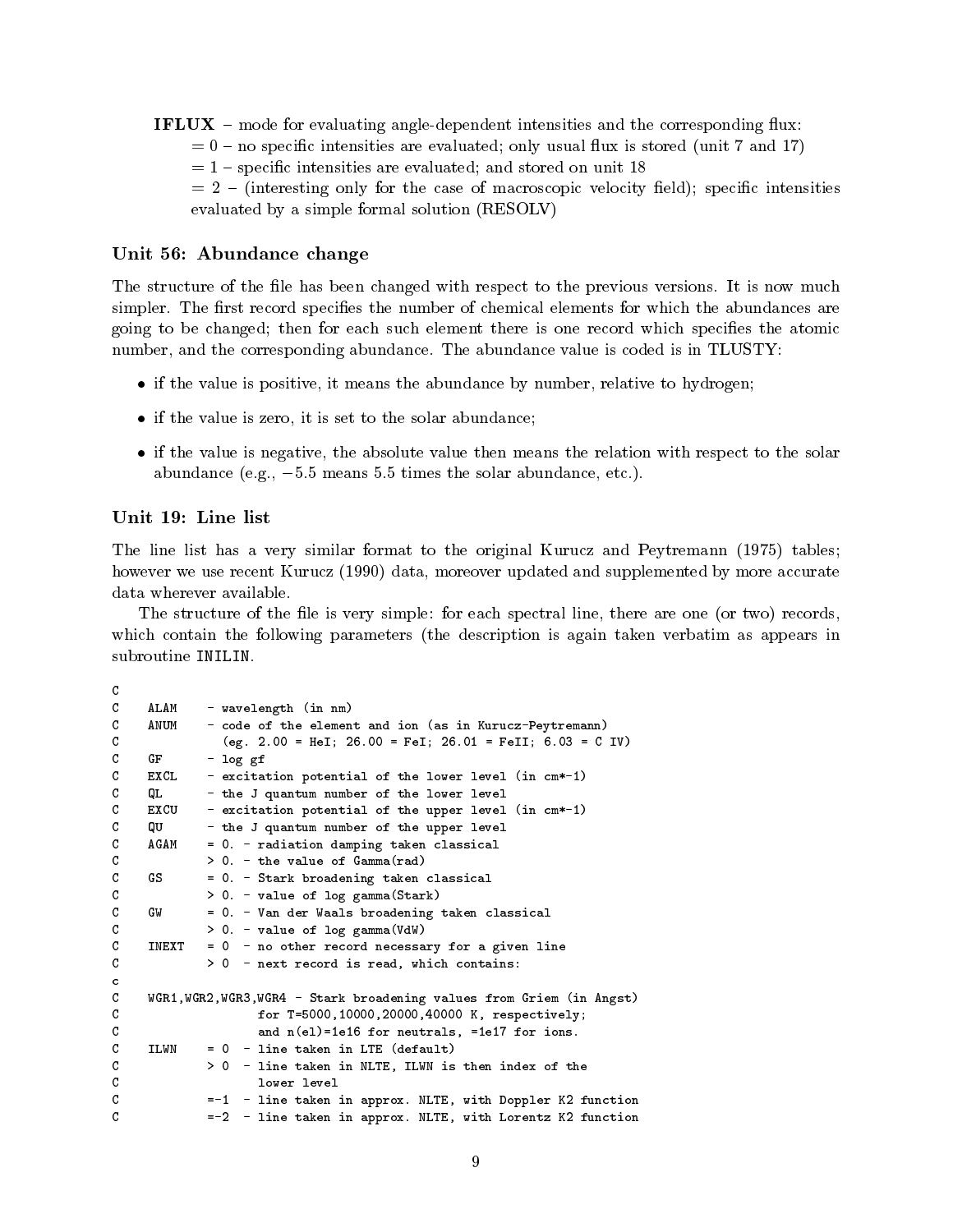```
C IUN = 0 - population of the upper level in LTE (default)
     TUN
\mathbf C> 0 - index of the lower level
\mathbf CTPRF
             = 0 - Stark broadening determined by GS
C < 0 - Stark broadening determined by WGR1 - WGR4
\mathbf C> 0 - index for a special evaluation of the Stark
\mathbf{C}broadening (in the present version only for He I -
\mathcal{C}see procedure GAMHE)
```
## Unit 8: Model atmosphere

The program accepts either a TLUSTY model atmosphere (Unit 7 output there), or Kurucz model atmosphere in the new format (tapes distributed by R. Kurucz starting from the late 1980's and early 1990's; Kurucz's CD ROMs). We stress that the first depth point in a Kurucz model is removed because it has been calculated by ATLAS incorrectly (showing a sharp decrease of temperature between the second and the first point). While this feature is likely inconsequential in the context of Kurucz's programs, which use an integral method to solve the radiative transfer equation, it may sometimes cause large numerical problems in our scheme which uses the Feautrier (i.e. differential) scheme (see Mihalas 1978).

#### 4**Output**

There are several output files. By default, all the output files are generated as ASCII files for portability.

- $\bullet$  Unit  $6 -$  Standard output
- Unit  $7 Synthetic spectrum flux$
- $\bullet$  Unit 10 Synthetic spectrum specific intensities (optional)
- $\bullet$  Unit 12 Identification table
- Unit  $14$  Identification table (hydrogen lines only; if any)
- $\bullet$  Unit 15 Identification table for molecular lines (optional)
- $\bullet$  Unit 16 Equivalent widths for all 'sets'
- Unit  $17$  Theoretical continuum flux
- $\bullet$  Unit 18 Theoretical continuum specific intensities (optional)

## Unit 6: Standard output.

This a general log of the model construction procedure, It contains tables displaying the input data, some performance (and possibly error) messages, and optionally prints several tables of the emergent spectrum. In most cases, these tables are self-explanatory. The amount of output is controlled by the parameter IPRIN (input from unit 55).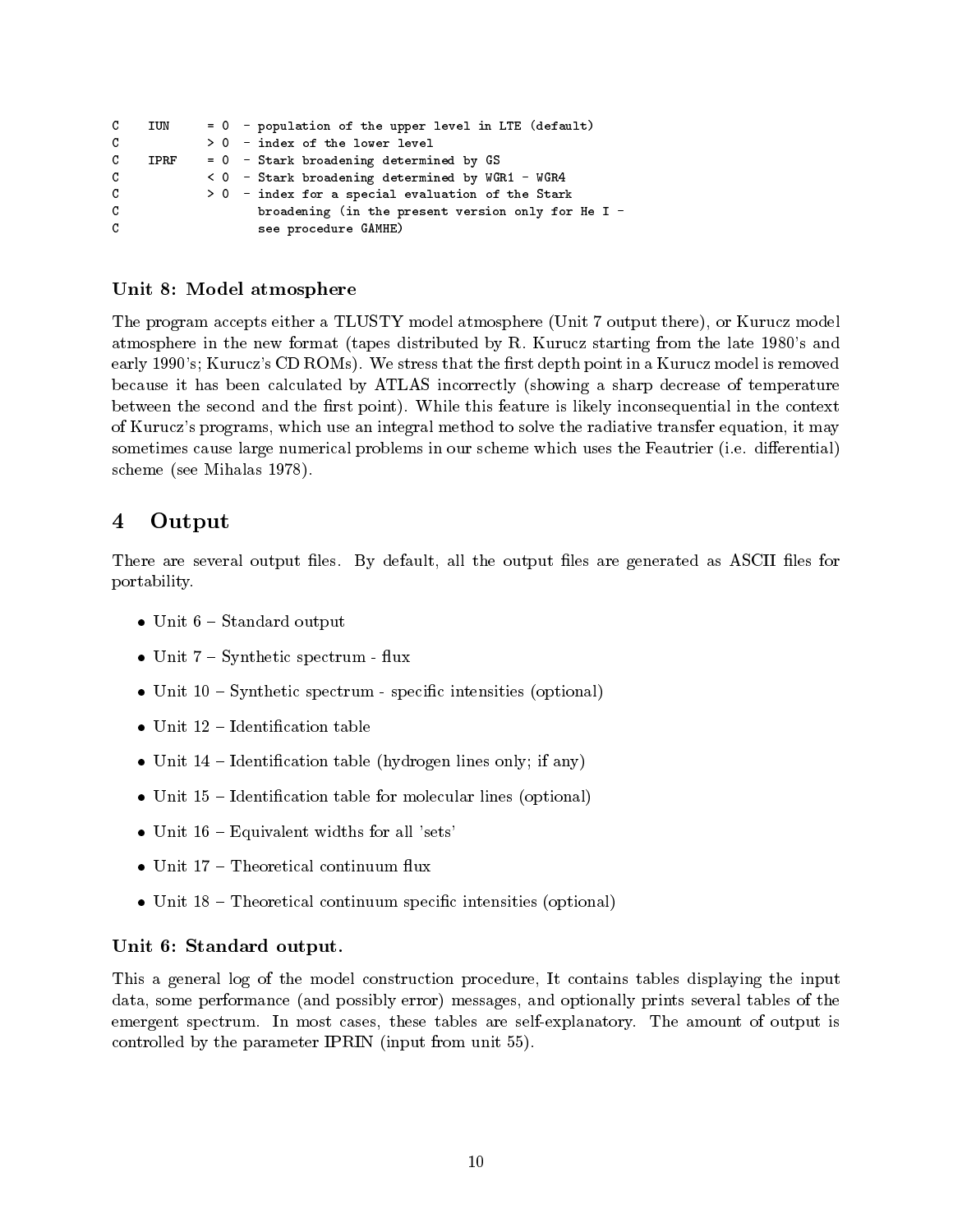## Unit 7 and 17: Emergent flux

These are the basic output files. Unit 7 contains a detailed synthetic spectrum, and consists of a simple table of wavelength versus flux, for all wavelength points considered. The wavelength is expressed in A, and the flux is expressed as  $H_{\lambda}$ , in erg cm  $^-$ s  $^-$ A  $^-$ . Unit 17 has an analogous format, and contains the flux for the *theoretical continuum*.

Both files may serve as an input to another program ROTINS, which performs rotational and instrumental convolutions, and sets up files for a plot.

## Unit 10 and 18: Emergent specific intensity

These files are produced only if the user so requires (IFLUX $=1$  in Unit 55 input). The angles (specified as  $\mu = \cos \theta$ , where  $\theta$  is the angle of propagation with respect to the normal to the surface), are specified by the user (also in unit 55). The output specific intensities are expressed in erg cm2s - Hz - sterad - (notice the difference from the nux - units 7 and 17 - which is given in the wavelength units). The structure of the files is as follows: for each wavelength, there are two or more lines of output, depending on the number of angles. The first line contains the wavelength  $(\text{in } A)$  and the flux, the second line the first five specific intensities, and each following line specific intensities for five subsequent angle points. The last line contains  $mod(NANGLE,5)$  entries.

## Units 12 and 14: Identication table

The structure of the file is as follows: for each selected spectral line, there is one output record, which contains 12 entries: the first two numbers are internal indices of the line (the first one in the indexing of lines in the given "set"; the second one in the global indexing - these numbers are normally not interesting for a user, unless there are some problems); the following entries are; wavelength (in  $\AA$ ); spectroscopic identification of an atom and ion; log  $gf$ ; excitation potential of the lower level (in cm1 ); ratio of the line center opacity to the continuum opacity at the standard depth (given by IDSTD - input from unit 55); approximate equivalent width (in  $m\ddot{A}$ ) – calculated by the classical theory, using the values at the standard depth; a visual identication of expected line strength (with increasing value of the approximate equivalent width the labels are respectively a blank, a dot, a star, two or more stars). The next two numbers are indices of NLTE levels in the case that the line was treated in NLTE. Finally, the last number is the depth of formation, i.e. the depth index for which the monochromatic optical depth in the line center is closest to 2/3). The file is not produced if the input parameter IPRIN $\leq -1$ .

## Unit 16: Equivalent widths

As discussed in Sect. 3.1, this file contains a list of total equivalent widths (in mA) for all individual 'sets', i.e. frequency intervals containing 120 wavelength points and set up automatically by the program.

The file is not produced if the input (unit 55) parameter IPRIN  $\leq -2$ .

#### 5Details of NLTE treatment of lines

By default, the line source function is treated in LTE, i.e. is assumed to be given by the Planck function. Notice that the *total* monochromatic source function is given as a weighted sum of all contributions from the corresponding line source functions, the continuum source function, and that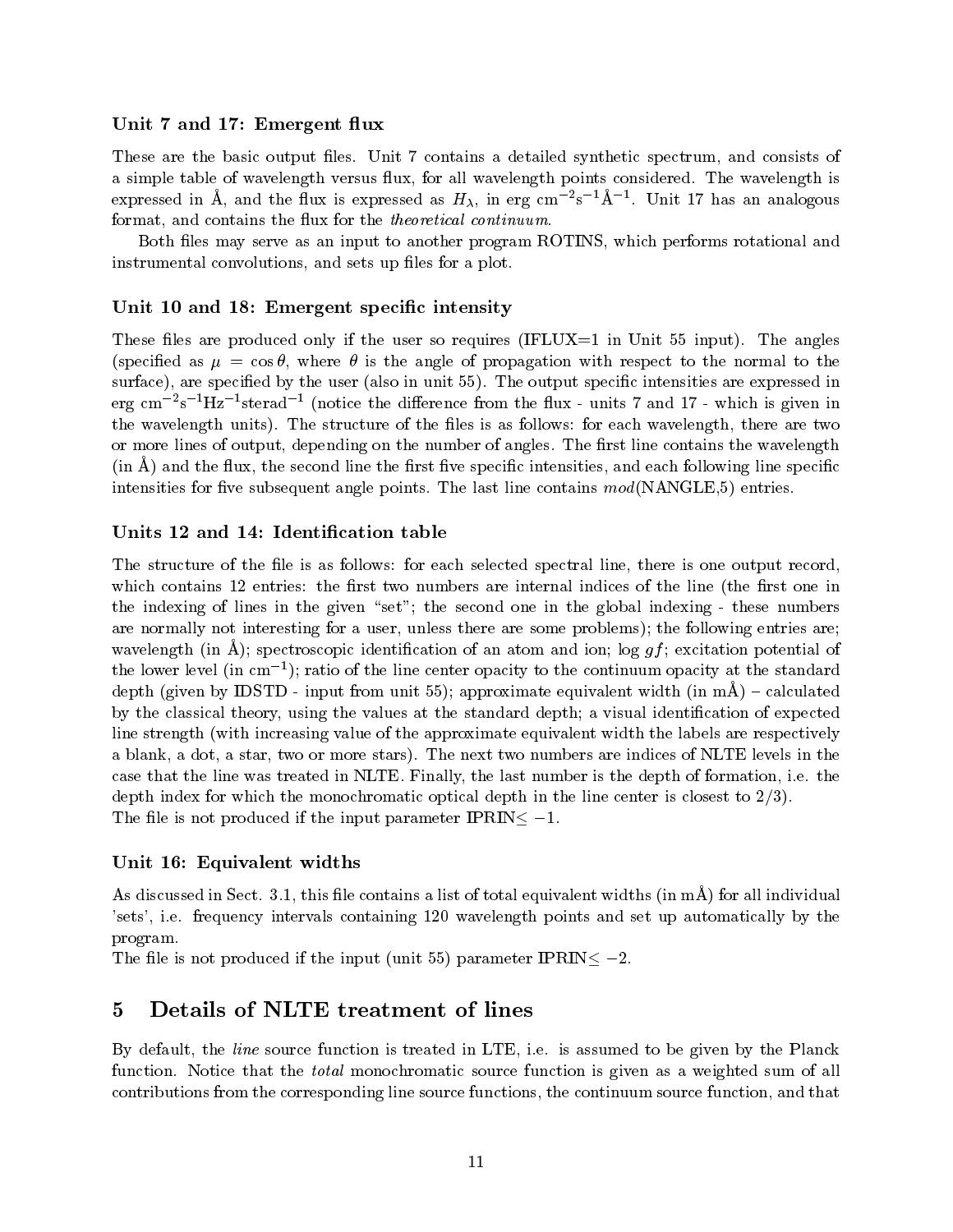for electron scattering. The latter two are by default treated in NLTE for NLTE model atmospheres. As far as the lines are concerned, the program allows for two kinds of NLTE treatment:

1. exact NLTE, which is possible only if the given line is a transition between levels which were treated in NLTE in the input model atmosphere. If only one level was the NLTE level, the other one is taken with an LTE population (i.e. in LTE with respect to the ground state of the next ion, which, may or may not be an explicit level in TLUSTY).

The corresponding level indices are communicated to SYNSPEC either

- $\bullet$  "manually" by modifying the line list. i.e. by explicitly putting the indices of NLTE levels for each line (the additional line of the line list input  $-$  see Sect. 3);
- automatically in this case SYNSPEC itself finds the corresponding level indices based on the level energies. For species for which the NLTE level considered by TLUSTY are actually "superlevels" (many genuine levels merged together and treated as one - see Hubeny and Lanz 1995), SYNSPEC needs an additional input file (Units 13) to identify the relevant ions and to communicate the limiting level energies used by TLUSTY (see Sect. 5.1).
- 2. approximate NLTE, where the source function is assumed to be given by an analytical expression following from the second-order escape probability theory (see Sect. 5.2). Again, the choice of line to be treated in this way is either
	- $\bullet$  manual  $-$  i.e. by modifying the line list adding an additional line with the lower level index set to ILWN  $= -1$  – see Sect. 3);
	- automatic  $-$  the so-called "implied NLTE" option. In this case a whole group of lines is treated in the second-order escape probability theory, without the necessity of changing the line list. The available options are specied in detail below.

# 5.1 Exact NLTE treatment of lines

Exact NLTE treatment of lines is switched on by setting the parameter INLTE  $> 0$ . Switching INLTE to positive values for an LTE model atmosphere does not have any effect. If INLTE  $= 0$ is coded for an input NLTE model atmosphere, the synthetic spectrum is calculated assuming the input (NLTE) populations used for evaluating the continuum opacities, but LTE Saha-Boltzmann populations are used for computing line opacities. The exceptions are hydrogen lines which cannot be put to LTE (SYNSPEC treats hydrogen lines more as a continuum than as lines. Similarly, the He II lines are treated in NLTE even if INTE=0, if the parameter IFHE2 is set to 1 (for an input NLTE model, obviously). In other words, if  $IFHE2 = 1$ , the He II lines are treated in the exactly the same manner as the hydrogen lines, i.e. regardless of the line list (Unit 19) - all the necessary information about He II lines is hardwired in the program.

# 5.1.1 Assignment of NLTE level indices

A TLUSTY model contains a number of atomic level populations, which are ordered in the way specified by the standard input. A given atomic energy level is referred to in TLUSTY by its global index. In contrast, the atomic energy levels in the line list communicated to SYNSPEC (Unit 19) are quite independent of the list of levels TLUSTY has worked with. This does not create any problems for computing continuum opacities, because they are evaluated according the same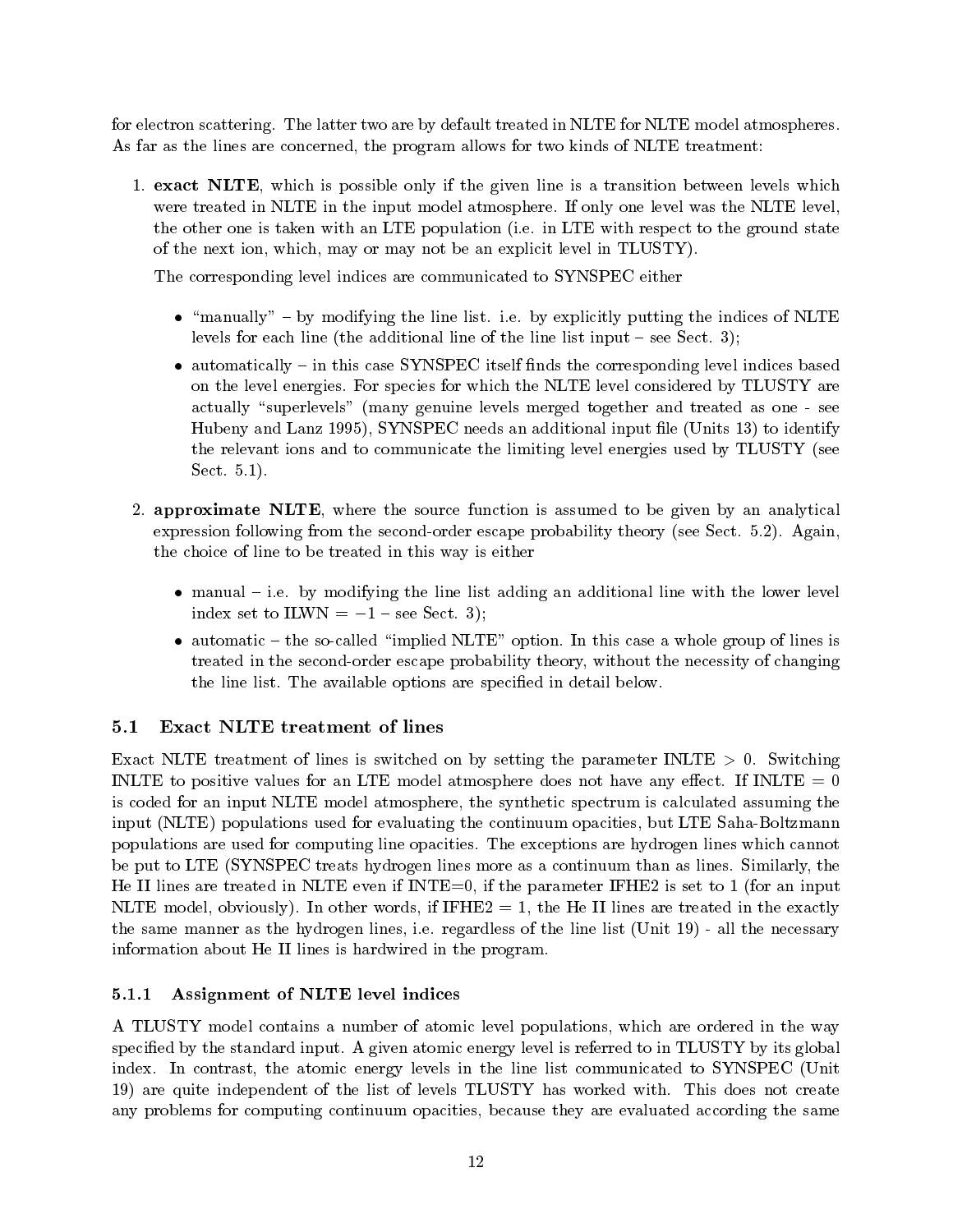procedures as in TLUSTY. The only problem is to correctly assign level indices to the bulk of lines listed for a given NLTE atom/ion in the line list. As mentioned above, there are two possibilities:

i) the manual assignment. In this case, the input line list has to be modified as described above (setting ILWN and possibly IUPN to actual level indices). This option is useful if there are only very few NLTE lines, and/or if the set of NLTE levels adopted in TLUSTY is very small. However, this way is rather cumbersome, because the user has to keep in mind that different TLUSTY models may have different NLTE levels, so the line list for SYNSPEC has to be carefully checked. Obviously, incompatible NLTE level indices may easily lead to spurious emission lines and all kinds of unexpected and funny results.

ii) Therefore, the automatic assignment of level indices is much more advantageous. It is simply switched on by setting the parameter INLTE to a non-zero value (1 or  $2$  – see below), as before, but not modifying the line list at all. There are four different types of lines:

- Hydrogen: As discussed above, the hydrogen lines are always evaluated using the TLUSTY populations (NLTE or LTE, depending on the input model atmosphere); the user has no means to change that
- Helium: For a NLTE model, and for INLTE $\geq 1$ , the level indices are *always* assigned automatically. (Note: this feature was present already in the previous versions). Helium lines may be put to LTE, even in a NLTE model (if the user really wants to do that), by coding INLTE=0, except for the He II lines when IFHE2 is set to 1.
- Light elements, i.e. other elements, not treated in TLUSTY by means of superlevels (typically C, N, O, Si, Mg, etc.): the level assignment is done automatically; no additional input is necessary. If, however, the user chooses to change the corresponding entry in the line list, the level indices given there take precedence over the indices set up automatically. The latter procedure is useful in cases when one deals with very complicated atomic energy level systems for which the automatic procedure may give incorrect results.

The automatic level assignment is based solely on level energies. It assumes that all actual energy levels with energies between  $(E_i + E_{i-1})/2$  and  $(E_i + E_{i+1})/2$  [or between 0 and  $(E_2-E_1)/2$  if  $i = 1$ , i.e. the ground state] have the same b-factor (NLTE departure coefficient) as level i; index i refers to the level considered by TLUSTY. In other words, all levels found in the line list with energies in the above range are assigned index  $ILWN = i$ .

There are two different treatments of the highest levels, which are selected by means of the value of the flag INLTE:

i) for INLTE=1, the limiting energies for the last TLUSTY NLTE level  $i$  of an ion are  $(E_i - E_{i-1})/2$  and  $E_i + (E_i - E_{i-1})/2$ . In other words, all levels with energies between  $E_i + (E_i - E_{i-1})/2$  and the ionization limit are assigned the index ILWN=0, i.e. are treated in LTE.

ii) for INLTE=2, the lower limiting energy for the last explicit NLTE level is the same, while the upper limiting energy is the ionization energy. In other words, all actual levels with energy between  $(E_i - E_{i-1})/2$  and the ionization limit are assigned index ILWN=i (i being the last NLTE level of the ion); i.e. all high levels share the same b-factor with the last explicit TLUSTY level.

• Iron-peak elements, i.e. elements with superlevels: In this case, the assignment of level (i.e. superlevel) indices is similar. However, since the superlevels for TLUSTY were constructed taking into account level parity, and energy limits, these energy limits have to be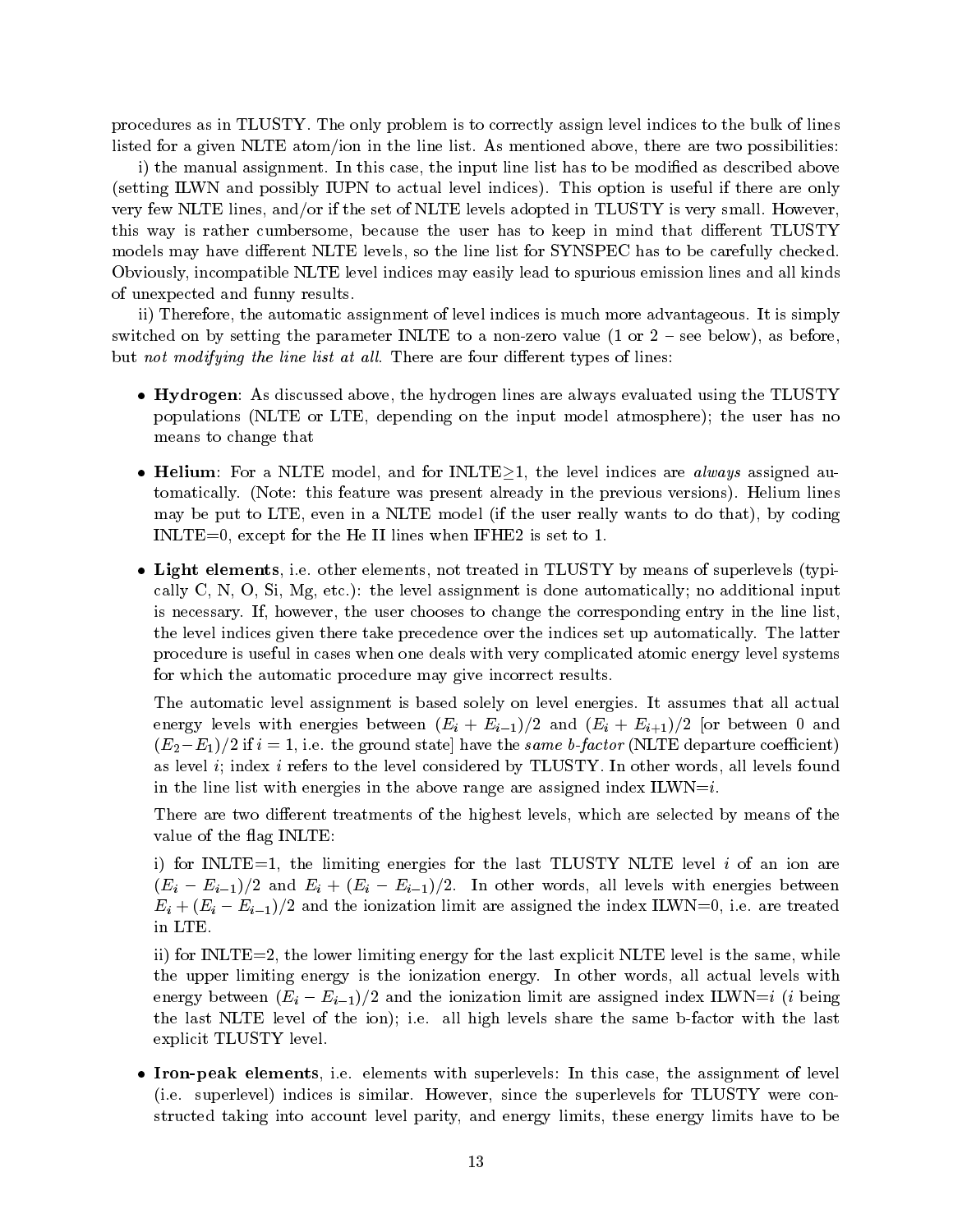communicated to SYNSPEC on a separate input file. We refer to its unit numbers as 13, but this can be easily changed, since the actual input file has the unit numbers INLLEV, which is assigned value 13 in subroutine NLTSET. The structure of Unit 13 is as follows: the first line specifies the number of ions with superlevels  $-$  NNION (for instance, NNION=3 if Fe IV, Fe V, and Fe VI were treated with superlevels). Then there are NNION blocks, each containing the header with the atomic number (e.g. 26 for iron), and the ion number (zero for neutrals, 1 for once ionized, etc.). The next line contains a single number, NEVEN, specifying the number of even superlevels. This is followed by NEVEN records lines which each contains the index of the superlevel, the upper limit of energy, and the mean energy of the superlevel. The same input is then provided for odd levels. All energies are expressed in cm1 .

#### 5.1.2 Laser lines

The laser effect, namely the situation where the line opacity (treated as absorption minus stimulated emission) is negative, is an effect which may arise solely in NLTE situations. Indeed, in LTE, the line center opacity is proportional to  $n_i$  [1  $-\exp(-n\nu/\kappa\varGamma)$ ] times a positive constant, and is therefore always positive. In NLTE, it is given by  $(n_i-g_in_j/g_j)$  times the same constant. The expression in the brackets does not have to be positive. Such a situation often happens for transitions between very high states of an atom.

In some cases, the effect is real, but in many cases the laser effect may be spurious due to an insufficient number of processes populating and depopulating the upper states taken into account by TLUSTY. It may therefore be necessary to neglect, in some cases, the spurious negative opacity, which may produce large spurious emissions in otherwise quite unsuspicious lines. The basic numerical problem occurs when the zero point in the opacity from the transitions between the negative and positive values happens to be very close to an atmospheric depth grid point, which results in a spuriously large (sometime infinite) source function.

SYNSPEC thus allows the possibility to switch off all laser lines. More precisely, the line opacity is given as proportional to  $\max[0, (n_i-g_in_j/g_j)]$ . This is switched on by coding a value of the parameter INLTE (input from unit 55) greater than 10. The program then resets the value of INLTE to  $mod($ INLTE, 10). Since the DFE (discontinuous finite element) and the Feautrier scheme treat the transfer equation differently, the programs allows the four following options:

- $\bullet$  0 < INLTE < 10 laser lines turned off; DFE scheme;
- $10 < \text{INLTE} < 20$  laser lines allowed, DFE scheme;
- 20  $\leq$  INLTE  $<$  30 laser lines turned off; Feautrier scheme;
- $30 \leq \text{INLTE} < 40$  laser lines allowed; Feautrier scheme.

In the two latter cases, the parameter IFREQ is reset to IFREQ=11, regardless of the original input value.

### 5.2 Approximate NLTE treatment of lines

SYNSPEC allows the user to consider an approximate NLTE treatment even for LTE models, or for NLTE models but for lines of atoms/ions which were not treated in NLTE in the model construction. This is done by means of the second-order escape probability theory (see, e.g., Rybicky 1988), where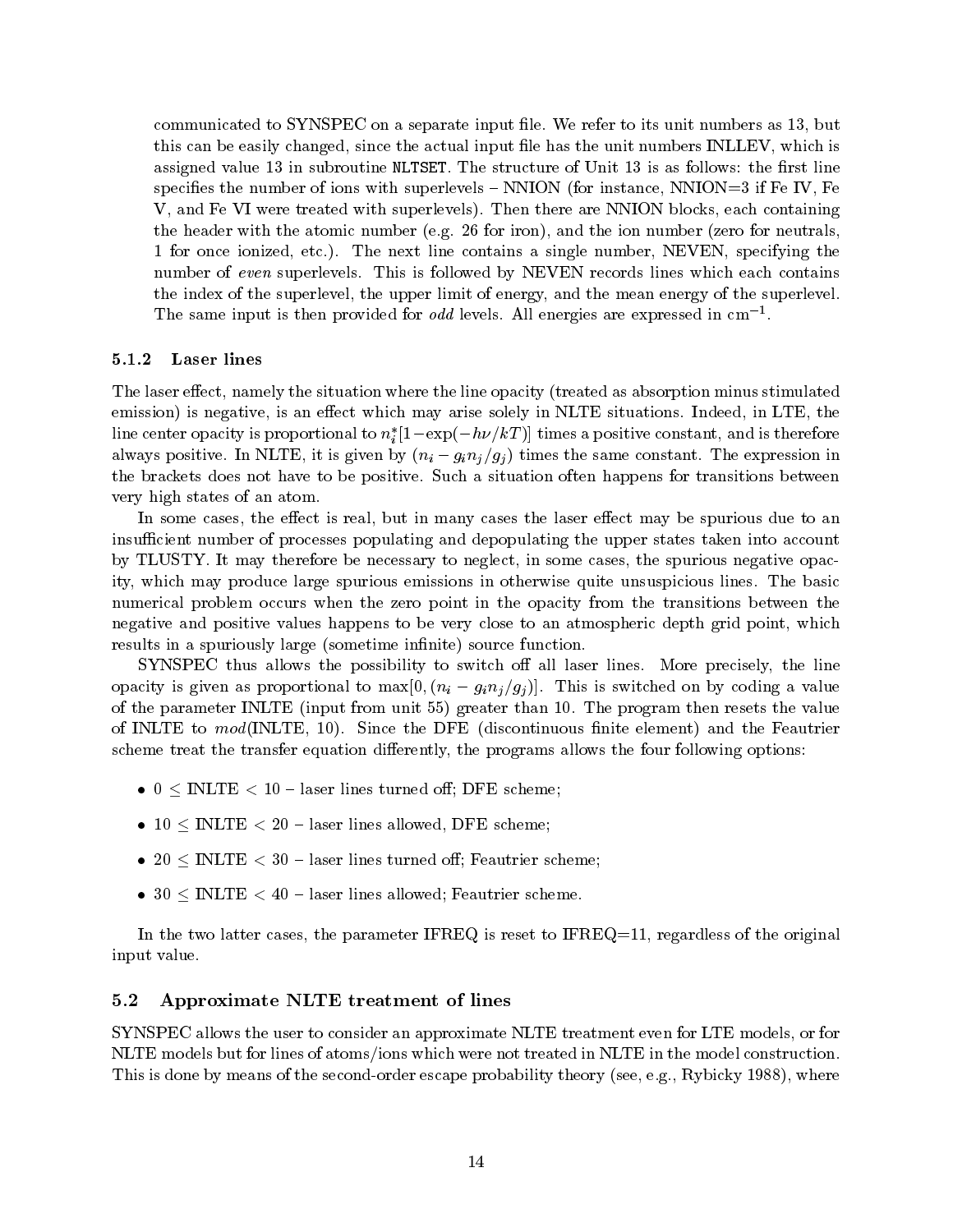the line source function is given by the analytical expression

$$
S_L = B_{\nu_0}(T(\tau)) \left( \frac{\epsilon}{\epsilon + (1-\epsilon K_2(\tau)} \right)^{1/2}
$$

where  $B(T)$  is the Planck function at the local temperature and at the line center frequency  $\nu_0$ ;  $\tau$  is the frequency-averaged optical depth in the line;  $\epsilon$  is the photon destruction probability; and  $K_2(\tau)$ is the kernel function. For the destruction probability, we adopt an approximation due to Kastner (1981), which expresses  $\epsilon$  as an analytical function of the temperature, electron density, and the line wavelength. The kernel function is evaluated as described by Hummer (1981). We adopt the  $K_2$  function for Doppler broadening. Although the above equation is, strictly speaking, valid for a constant-property atmosphere, we apply it with local values of  $T$  and  $n_e$  for a depth-dependent atmosphere.

The approximate NLTE treatment is switched on, analogously to the case of an exact treatment, either manually or automatically. The manual case again consists in modifying the corresponding entry in the line list, coding  $ILWN = -1$ .

The automatic treatment is switched on by coding a negative value for the global NLTE switch INLTE. This is called the implied NLTE option. There are several possibilities

- INLTE=-2 all lines of all elements with IAT  $\leq$  20 (IAT being the atomic number), and excitation energy  $E_i \leq 1000 \text{cm}^{-1}$  are treated in approximate NLTE. This option means that all resonance lines of all ligth elements are treated in the second-order escape probability
- INLTE $=-3$  similar, but for all atoms (not limited to IAT below 20).
- $\bullet$  INLTE=-4 all lines in approximate NLTE. This option does not usually have any practical meaning; it is included for possible pedagogical purposes.

#### 6Detailed photoionization cross-sections

Most of the continuum opacity is treated in exactly the same way as in TLUSTY. These standard continuum opacity sources are assumed to be slowly varying functions of wavelength. Consequently, all the individual bound-free opacity contributions are evaluated at the endpoints of the current 'set', and the opacity within the set is evaluated by a linear interpolation between those two values. Since the set typically spans  $0.5$  - 2  $\AA$  (and much less in the EUV region), the linear interpolation of the continuum opacity is usually quite satisfactory.

However, with the advent of a mass production of detailed photoionization cross-section, provided e.g. by the Opacity Project, it is desirable to be able to consider full details of these cross-sections in the spectrum synthesis. Of course, all the options to include photoionization cross-sections, including those from the Opacity Project, which are considered in TLUSTY, are compatible with SYNSPEC as well. The only additional feature SYNSPEC offers is to read very detailed cross-sections and to consider them without losing their fine structure features. This is accomplished by three possible ways:

i) Input of detailed data for levels or superlevels considered by TLUSTY. This is done analogously as in TLUSTY (see the corresponding manual) by considering IFANCY for the given transition to be greater than 49, in which case IFANCY (transported as array IBF) has the meaning of the unit number of the input of detailed cross-sections. Although the structure of input is the same as for TLUSTY, the tables themselves may now be much more detailed.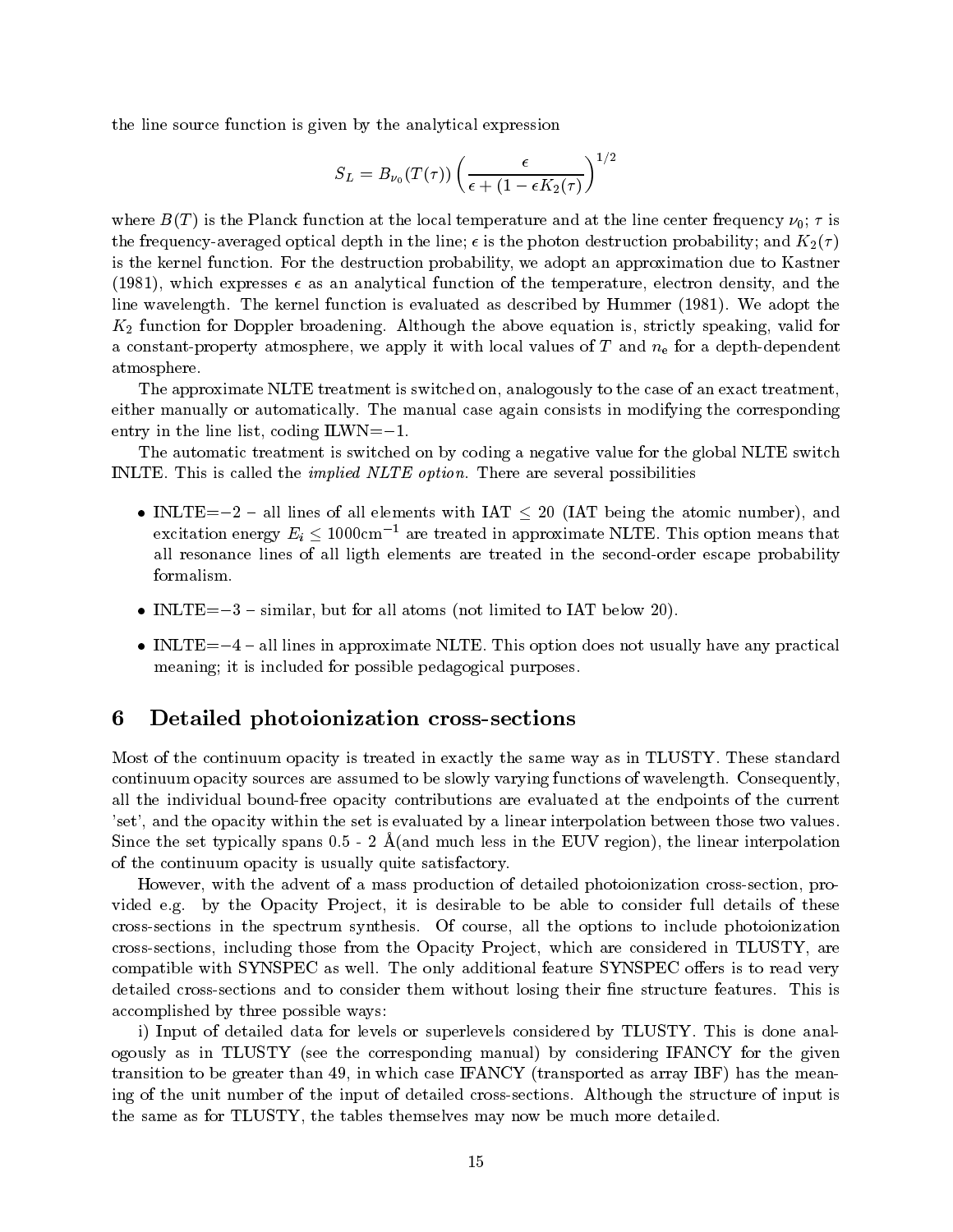ii) An analogous input as in the previous case, the only difference is that the corresponding ions were not treated explicitly by TLUSTY. For instance, even if iron was not treated explicitly in the TLUSTY (or any other) model explicitly, we may still use detailed iron photoionization cross-sections when calculating the synthetic spectrum. In this case, the unit number for the input is 54, and its structure is:

the first line specifies the number of such ions - NUNIT. There are now NUNIT lines, each containing three parameters, ATIR, INSA, NQHTR, where ATIR is the ion indication (as in the line list, for instance 26.02 means Fe III); INSA is the unit number for input of cross-sections, and NQHTR is the number of cross-sections for the given ion. The reason why we adopted such a seemingly overcomplicated system (a need for several input files) is that the unit 54 serves only as a pointer to other files, which were already prepared for their potential use for explicit (super)levels. It is therefore desirable not to change them.

The input from units INSA is quite analogous to those for explicit (super)levels. They are discussed in the TLUSTY manual, we repeat it for convenience here as well:

1st line – IIAT, IIZ, NSUP, where IIAT is the atomic number; IIZ ionic charge, and NSUP the number of cross-sections. The value of NQHTR should be equal to or smaller than NSUP; if not, the program prints a warning message and resets the value of NQHTR to NSUP. The advantage of distinguishing these two values is that SYNSPEC can, in principle, use only a subset of crosssections prepared for TLUSTY. Then there are NQHTR blocks, each starting with a header line which species the level index, energy (in cm1 ), statistical weight, and number of frequency points in which the cross-section is given, NFCRR. This is followed by NFCRR records, each containing  ${\rm frequency}$  (in Hz) and the cross-section (in IO  $^{-1}$  cm  $^{-1}$ ). For more details refer to subroutine SIGAVS.

iii) A similar input of detailed cross-sections. It was historically the first actual implementation of detailed cross-sections to SYNSPEC, and is kept essentially due to historical reasons. This system again requires one driver Unit input (Unit 57), which then points to other unit numbers. The structure of Unit 57 is given by the instructions which are copied here from subroutine READPH:

```
PARAMETER (IPHT0=57)
READ(IPHT0,*,END=50,err=50) NPHT
IF(NPHT.LE.0) RETURN
READ(IPHT0,*,END=50) (IPHT(I),I=1,NPHT)
READ(IPHT0,*,END=50) (APHT(I),I=1,NPHT)
READ(IPHT0,*,END=50) (EPHT(I),I=1,NPHT)
READ(IPHT0,*,END=50) (GPHT(I),I=1,NPHT)
READ(IPHT0,*,END=50) (JPHT(I),I=1,NPHT)
```
where NPHT is the number of cross-sections; IPHT unit numbers for the detailed cross-section tables; APHT the atom/ion indication (as in the line list; for instance 14.01 means Si II); EPHT the level energy (in cm  $\,$  ); GPHT the statistical weight; and JPHT, if non-zero, is the index of the given level in the TLUSTY indexing of levels. If JPHT=0, the level is not among the explicit levels considered by TLUSTY, and is therefore taken in LTE.

The structure of the individual files IPHT is very simple; it is just a table of wavelength (in  $\AA$ ) versus cross-section (in 10  $^{-1}$ cm  $^{-}$ ). The table may have an arbitrary length; the total number of  $\,$ entries is not required by SYNSPEC and therefore does not have to be specified.

#### 7Summary of changes with respect to version <sup>36</sup>

There are three basic changes: